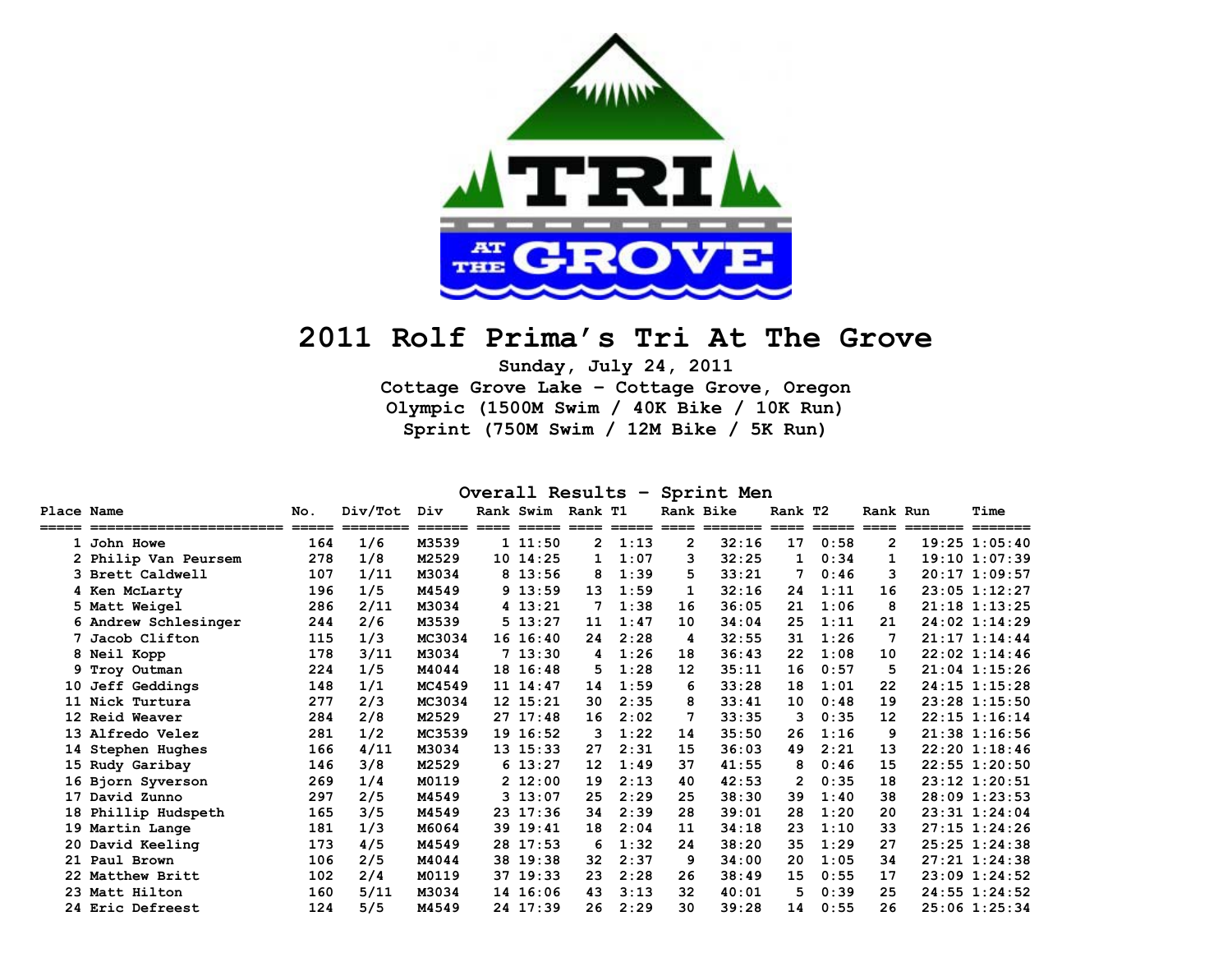| 25<br>Tyler Outman   | 225                          |    | 3/4   | M0119  | 44 20:42 | 9  | 1:42 | 29 | 39:21 | 43 | 1:53 | 14 | 22:26 1:26:02     |
|----------------------|------------------------------|----|-------|--------|----------|----|------|----|-------|----|------|----|-------------------|
| 26 John Gavin        | 147                          |    | 4/8   | M2529  | 36 19:19 | 20 | 2:18 | 22 | 38:13 | 48 | 2:08 | 23 | 24:15 1:26:10     |
| 27 Dan Orleck        | 223                          |    | 3/6   | M3539  | 31 18:18 | 22 | 2:25 | 19 | 37:00 | 47 | 2:08 | 32 | 26:44 1:26:33     |
| 28 Allen Swenson     | 267                          |    | 1/2   | M5054  | 45 20:52 | 38 | 2:55 | 13 | 35:22 | 40 | 1:41 | 30 | 26:20 1:27:08     |
| 29 Alex Evans        | 137                          |    | 5/8   | M2529  | 42 20:00 | 28 | 2:32 | 17 | 36:30 | 50 | 2:22 | 31 | $26:43$ 1:28:05   |
| 30 Drew Spilinek     | 258                          |    | 6/8   | M2529  | 25 17:39 | 36 | 2:44 | 41 | 42:55 | 4  | 0:37 | 24 | 24:55 1:28:48     |
| 31 Erik Syverson     | 270                          |    | 3/5   | M4044  | 20 17:04 | 17 | 2:04 | 39 | 42:46 | 19 | 1:01 | 28 | $26:07$ 1:29:00   |
| <b>32 Kevin Teel</b> | 273                          |    | 3/3   | MC3034 | 40 19:48 | 15 | 2:01 | 20 | 37:22 | 42 | 1:50 | 37 | $28:03$ 1:29:02   |
| 33 John Nielsen      | 218                          |    | 7/8   | M2529  | 32 18:28 | 46 | 3:35 | 35 | 41:17 | 6  | 0:40 | 29 | 26:07 1:30:05     |
|                      | 34 William Anderson          | 91 | 6/11  | M3034  | 35 19:10 | 10 | 1:45 | 31 | 39:38 | 38 | 1:39 | 39 | 28:16 1:30:26     |
| 35 Drew Long         | 185                          |    | 7/11  | M3034  | 51 25:12 | 49 | 3:57 | 23 | 38:16 | 34 | 1:29 | 11 | $22:13$ $1:31:05$ |
| 36 Nathan Gruver     | 152                          |    | 8/11  | M3034  | 29 17:55 | 21 | 2:22 | 50 | 48:57 | 9  | 0:47 | 6  | $21:15$ $1:31:13$ |
| 37 Devin Merrit      | 203                          |    | 4/6   | M3539  | 26 17:47 | 29 | 2:32 | 34 | 40:44 | 11 | 0:51 | 45 | 29:32 1:31:24     |
| 38 Trevor Steele     | 260                          |    | 8/8   | M2529  | 47 21:14 | 35 | 2:41 | 21 | 37:52 | 30 | 1:21 | 44 | 29:07 1:32:13     |
| 39 Brian Bolstad     |                              | 99 | 2/2   | MC3539 | 22 17:33 | 47 | 3:48 | 36 | 41:39 | 41 | 1:41 | 36 | $27:44$ 1:32:23   |
| 40 Peter Schur       | 247                          |    | 2/3   | M6064  | 17 16:46 | 31 | 2:35 | 38 | 41:57 | 44 | 1:59 | 47 | $30:15$ 1:33:30   |
|                      | 234<br>41 Jason Richardson   |    | 9/11  | M3034  | 41 19:58 | 50 | 4:34 | 51 | 49:02 | 12 | 0:55 | 4  | 20:56 1:35:23     |
|                      | 156<br>42 Timothy Hargreaves |    | 1/1   | M5559  | 49 22:43 | 45 | 3:35 | 33 | 40:18 | 27 | 1:16 | 35 | $27:43$ 1:35:33   |
|                      | 128<br>43 James Doppelmayr   |    | 10/11 | M3034  | 21 17:30 | 39 | 2:56 | 42 | 43:11 | 51 | 2:43 | 46 | 29:43 1:36:01     |
| 44 Michael Eustis    | 136                          |    | 2/2   | M5054  | 50 23:33 | 44 | 3:30 | 27 | 39:00 | 37 | 1:31 | 40 | 28:36 1:36:09     |
| 45 Cosmos Corbin     | 118                          |    | 11/11 | M3034  | 43 20:01 | 40 | 2:56 | 44 | 43:30 | 33 | 1:28 | 43 | 28:57 1:36:50     |
| 46 Boston Smith      | 256                          |    | 4/4   | M0119  | 46 21:10 | 37 | 2:45 | 46 | 45:47 | 13 | 0:55 | 41 | 28:45 1:39:20     |
| 47 Dan Gorman        | 150                          |    | 4/5   | M4044  | 34 18:47 | 42 | 3:11 | 43 | 43:22 | 46 | 2:02 | 48 | $32:49$ 1:40:09   |
| 48 Robert Noble      | 219                          |    | 5/6   | M3539  | 30 17:59 | 51 | 5:22 | 49 | 48:50 | 36 | 1:31 | 42 | 28:54 1:42:34     |
|                      | 140<br>49 Dennis Fitzgerald  |    | 6/6   | M3539  | 33 18:29 | 33 | 2:37 | 47 | 45:59 | 45 | 2:00 | 51 | 37:38 1:46:40     |
|                      | 279<br>50 William Van Velsor |    | 3/3   | M6064  | 48 22:04 | 48 | 3:56 | 48 | 48:14 | 29 | 1:21 | 50 | 32:55 1:48:28     |
| 51 Jay Fox           | 143                          |    | 1/1   | MC4044 | 15 16:09 | 52 | 5:45 | 45 | 44:24 | 52 | 4:28 | 52 | $41:35$ $1:52:19$ |
| 52 Ivan Nash         | 216                          |    | 5/5   | M4044  | 52 26:49 | 41 | 2:57 | 52 | 49:11 | 32 | 1:27 | 49 | $32:52$ $1:53:14$ |
|                      |                              |    |       |        |          |    |      |    |       |    |      |    |                   |

**Sprint Men – Results By Age Group** 

| MALE AGE GROUP: 01 TO 19 |            |                     |                |
|--------------------------|------------|---------------------|----------------|
| 1 Bjorn Syverson         | 15 1:20:51 | 3 Tyler Outman      | 17 1:26:02     |
| 2 Matthew Britt          | 17 1:24:52 | 4 Boston Smith      | $10 \t1:39:20$ |
| MALE AGE GROUP: 25 TO 29 |            |                     |                |
| 1 Philip Van Peursem     | 29 1:07:39 | 5 Alex Evans        | 29 1:28:05     |
| 2 Reid Weaver            | 29 1:16:14 | 6 Drew Spilinek     | 26 1:28:48     |
| 3 Rudy Garibay           | 26 1:20:50 | 7 John Nielsen      | 28 1:30:05     |
| 4 John Gavin             | 27 1:26:10 | 8 Trevor Steele     | 25 1:32:13     |
| MALE AGE GROUP: 30 TO 34 |            |                     |                |
| 1 Brett Caldwell         | 31 1:09:57 | 7 Drew Long         | 31 1:31:05     |
| 2 Matt Weigel            | 32 1:13:25 | 8 Nathan Gruver     | 33 1:31:13     |
| 3 Neil Kopp              | 31 1:14:46 | 9 Jason Richardson  | 32 1:35:23     |
| 4 Stephen Hughes         | 32 1:18:46 | 10 James Doppelmayr | 32 1:36:01     |
| 5 Matt Hilton            | 30 1:24:52 | 11 Cosmos Corbin    | 33 1:36:50     |
| 6 William Anderson       | 31 1:30:26 |                     |                |
| MALE AGE GROUP: 35 TO 39 |            |                     |                |
| 1 John Howe              | 37 1:05:40 | 4 Devin Merrit      | 36 1:31:24     |
| 2 Andrew Schlesinger     | 35 1:14:29 | 5 Robert Noble      | 38 1:42:34     |
| 3 Dan Orleck             | 35 1:26:33 | 6 Dennis Fitzgerald | 39 1:46:40     |
| MALE AGE GROUP: 40 TO 44 |            |                     |                |
| 1 Troy Outman            | 41 1:15:26 | 4 Dan Gorman        | 43 1:40:09     |
| 2 Paul Brown             | 44 1:24:38 | 5 Ivan Nash         | 40 1:53:14     |
| 3 Erik Syverson          | 44 1:29:00 |                     |                |
| MALE AGE GROUP: 45 TO 49 |            |                     |                |
| 1 Ken McLarty            | 49 1:12:27 | 4 David Keeling     | 49 1:24:38     |
| 2 David Zunno            | 49 1:23:53 | 5 Eric Defreest     | 48 1:25:34     |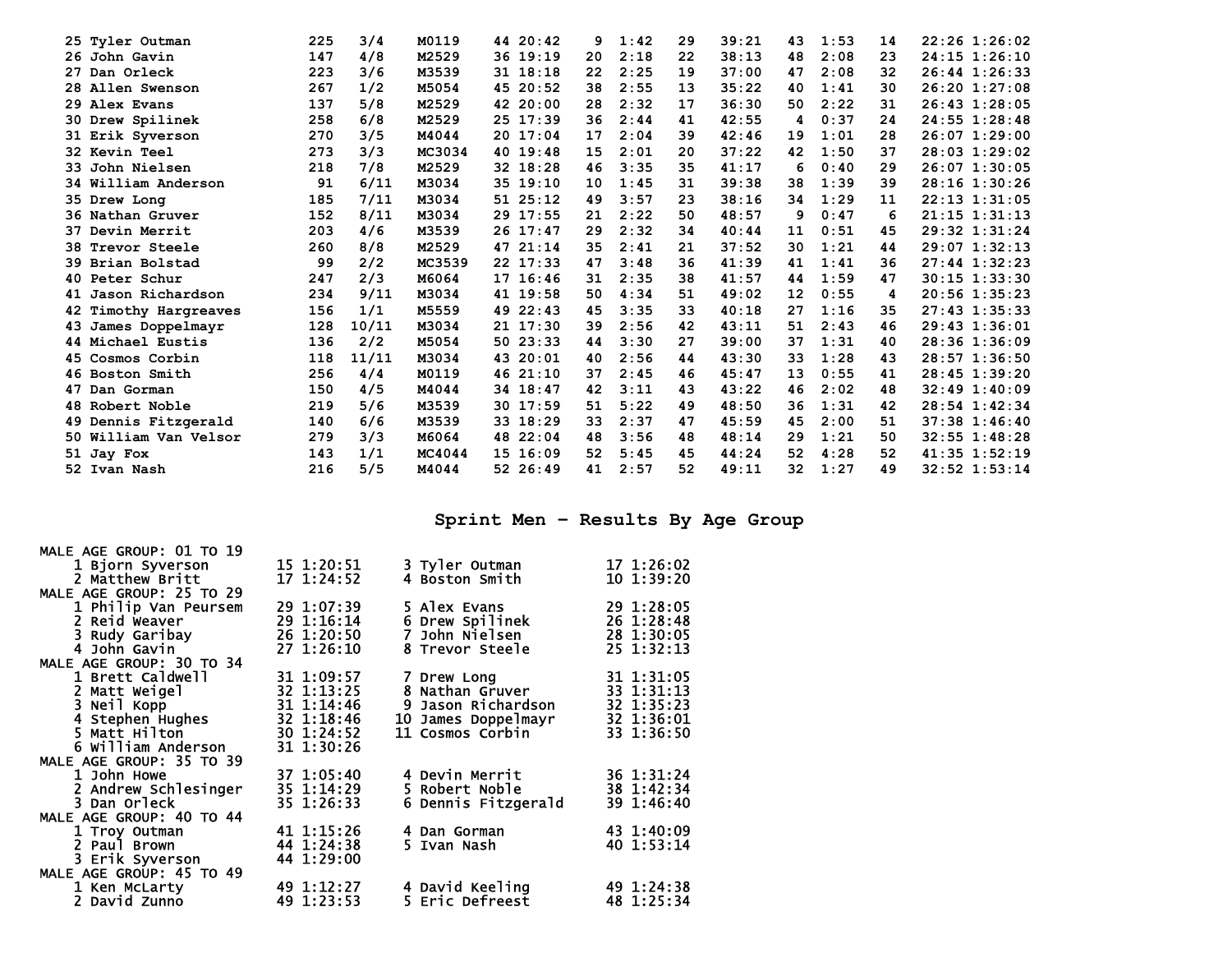| 3 Phillip Hudspeth                               | 45 1:24:04 |                      |            |
|--------------------------------------------------|------------|----------------------|------------|
| MALE AGE GROUP: 50 TO 54                         |            |                      |            |
| 1 Allen Swenson                                  | 50 1:27:08 | 2 Michael Eustis     | 53 1:36:09 |
| MALE AGE GROUP: 55 TO 59                         |            |                      |            |
| 1 Timothy Hargreaves<br>MALE AGE GROUP: 60 TO 64 | 59 1:35:33 |                      |            |
|                                                  |            |                      |            |
| 1 Martin Lange                                   | 601:24:26  | 3 William Van Velsor | 62 1:48:28 |
| 2 Peter Schur                                    | 62 1:33:30 |                      |            |

# **Overall Results – Sprint Women**

| <b>Place Name</b><br>_____ |                             | No. | Div/Tot | Div    | Rank Swim Rank T1 |                |      | Rank Bike    | ENERE ERER ERKENEN ERER ERER BERK | Rank T2        |      | Rank Run        | ======= ======= | Time          |
|----------------------------|-----------------------------|-----|---------|--------|-------------------|----------------|------|--------------|-----------------------------------|----------------|------|-----------------|-----------------|---------------|
|                            | 1 Kristina Lackner          | 180 | 1/8     | F4044  | 614:27            | $\overline{2}$ | 1:17 | 1            | 31:38                             | 11             | 0:55 | $\mathbf{1}$    |                 | 20:32 1:08:48 |
|                            | 2 Alayna Oleksa             | 222 | 1/3     | F2024  | 313:39            | 1              | 1:14 | 13           | 39:05                             | 3              | 0:40 | $\overline{2}$  |                 | 20:44 1:15:22 |
|                            | 3 Cristina Caldwell         | 108 | 1/10    | F3034  | 1 12:17           | 6              | 1:32 | 6            | 36:56                             | 17             | 1:00 | 10              |                 | 23:50 1:15:33 |
|                            | 4 Neisha Strait             | 261 | 1/13    | F3539  | $5\;14:26$        | 8              | 1:41 | $\mathbf{2}$ | 35:40                             | 1              | 0:38 | 9               |                 | 23:24 1:15:47 |
|                            | 5 Amy Clifton               | 114 | 1/7     | F2529  | 4 14:22           | 9              | 1:43 | 4            | 36:41                             | 27             | 1:09 | 5               |                 | 22:00 1:15:54 |
|                            | 6 Caitlin Goodman           | 149 | 2/3     | F2024  | 24 19:20          | 21             | 2:00 | 11           | 38:39                             | 26             | 1:06 | 3               |                 | 20:53 1:21:56 |
|                            | 7 Susan Walsh               | 299 | 1/3     | F4549  | 16 17:32          | 18             | 2:00 | 9            | 37:44                             | 46             | 1:40 | 8               |                 | 23:07 1:22:01 |
|                            | 8 Katie Swank               | 265 | 2/10    | F3034  | 11 16:49          | 14             | 2:00 | 3            | 36:00                             | 20             | 1:02 | 16              |                 | 26:56 1:22:45 |
|                            | 9 Lynn Swanson              | 266 | 1/3     | F5559  | 27 19:48          | 12             | 1:47 | 10           | 38:18                             | 25             | 1:04 | 4               |                 | 21:51 1:22:46 |
|                            | 10 Lindsey Mordoff          | 213 | 2/7     | F2529  | 12 16:51          | 40             | 3:03 | 12           | 38:41                             | 35             | 1:20 | 12              |                 | 24:03 1:23:56 |
|                            | 11 Liz Harbert              | 154 | 1/3     | F5054  | 29 20:13          | 36             | 2:33 | 8            | 37:38                             | 24             | 1:03 | 11              |                 | 24:01 1:25:25 |
|                            | 12 Shauna Bland             | 97  | 3/10    | F3034  | 21 18:29          | 26             | 2:01 | 7            | 37:14                             | 42             | 1:34 | 20              |                 | 28:04 1:27:20 |
|                            | 13 Marya Slowinski          | 254 | 2/3     | F4549  | 9 16:28           | 41             | 3:07 | 25           | 42:32                             | 8              | 0:49 | 13              |                 | 24:48 1:27:42 |
|                            | 14 Susan Crumpton           | 120 | 2/8     | F4044  | 7 15:17           | 23             | 2:00 | 14           | 39:25                             | 23             | 1:03 | 34              |                 | 30:15 1:27:58 |
|                            | 15 Janine Richardson        | 233 | 1/1     | F6064  | 13 17:05          | 16             | 2:00 | 15           | 39:35                             | 29             | 1:11 | 24              |                 | 29:06 1:28:55 |
|                            | 16 Connie Marshall          | 188 | 1/3     | FA4044 | 25 19:23          | 3              | 1:20 | 17           | 40:08                             | $\overline{2}$ | 0:39 | 27              |                 | 29:30 1:30:57 |
|                            | 17 Julianne Himstreet       | 161 | 3/8     | F4044  | 2 12:19           | 44             | 3:21 | 35           | 44:53                             | 15             | 0:59 | 30              |                 | 29:44 1:31:14 |
|                            | 18 Megan McCracken          | 194 | 3/3     | F2024  | 26 19:30          | 34             | 2:28 | 21           | 40:59                             | 4              | 0:42 | 19              |                 | 28:02 1:31:40 |
|                            | 19 Ericka Tatum             | 271 | 2/13    | F3539  | 2018:16           | 39             | 2:41 | 16           | 39:55                             | 5              | 0:44 | 33              |                 | 30:14 1:31:49 |
|                            | 20 Carmen Young             | 296 | 2/3     | F5559  | 38 21:42          | 15             | 2:00 | 5            | 36:48                             | 48             | 1:42 | 29              |                 | 29:43 1:31:54 |
|                            | 21 Kate Renner              | 232 | 3/7     | F2529  | 10 16:36          | 37             | 2:33 | 31           | 43:55                             | 57             | 2:12 | 18              |                 | 27:59 1:33:13 |
|                            | 22 Lauren Sommers           | 257 | 1/2     | FA3034 | 14 17:10          | 31             | 2:16 | 26           | 42:38                             | 6              | 0:45 | 39              |                 | 30:56 1:33:43 |
|                            | 23 Katrina Roi              | 239 | 4/7     | F2529  | 34 20:53          | 22             | 2:00 | 24           | 42:21                             | 34             | 1:18 | 17              |                 | 27:43 1:34:14 |
|                            | 24 Annette Sims             | 252 | 3/13    | F3539  | 18 17:58          | 38             | 2:36 | 30           | 43:52                             | 44             | 1:38 | 22              |                 | 29:02 1:35:05 |
|                            | 25 Laurel Fooks             | 142 | 1/1     | FA3539 | 22 18:33          | 4              | 1:31 | 32           | 43:59                             | 9              | 0:50 | 35              |                 | 30:19 1:35:09 |
|                            | 26 Sarah Kehl               | 174 | 4/13    | F3539  | 8 16:17           | 42             | 3:14 | 42           | 48:15                             | 21             | 1:02 | 15              |                 | 26:56 1:35:42 |
|                            | 27 Sabrina Dake             | 122 | 5/7     | F2529  | 33 20:45          | 32             | 2:18 | 18           | 40:18                             | 52             | 1:58 | 41              |                 | 31:59 1:37:16 |
|                            | 28 Connie McMahan           | 197 | 3/3     | F4549  | 36 20:59          | 10             | 1:45 | 20           | 40:50                             | 45             | 1:39 | 44              |                 | 32:30 1:37:41 |
|                            | 29 Aimee Vargas             | 280 | 4/10    | F3034  | 43 23:19          | 7              | 1:36 | 28           | 43:36                             | 18             | 1:00 | 23              |                 | 29:03 1:38:32 |
|                            | <b>30 Rachel Elmer</b>      | 134 | 1/2     | F0119  | 39 22:00          | 20             | 2:00 | 44           | 50:48                             | 30             | 1:12 | $7\phantom{.0}$ |                 | 23:03 1:39:02 |
|                            | <b>31 Emily Meltzer</b>     | 202 | 2/2     | F0119  | 30 20:17          | 24             | 2:00 | 48           | 52:33                             | 28             | 1:10 | 6               |                 | 23:03 1:39:02 |
|                            | 32 Beckie Ard               | 92  | 2/3     | F5054  | 19 18:03          | 5              | 1:31 | 19           | 40:36                             | 40             | 1:31 | 53              |                 | 37:52 1:39:32 |
|                            | 33 Shelby Bartram           | 95  | 5/13    | F3539  | 40 22:14          | 35             | 2:32 | 37           | 46:17                             | 14             | 0:59 | 21              |                 | 28:17 1:40:16 |
|                            | 34 Tamara Nash              | 217 | 6/13    | F3539  | 17 17:53          | 25             | 2:01 | 36           | 45:26                             | 19             | 1:02 | 50              |                 | 34:58 1:41:17 |
|                            | <b>35 Deb Carver</b>        | 111 | 3/3     | F5559  | 46 24:00          | 43             | 3:14 | 27           | 42:52                             | 51             | 1:55 | 28              |                 | 29:37 1:41:36 |
| 36                         | Chelsea McAlister           | 193 | 5/10    | F3034  | 31 20:27          | 17             | 2:00 | 40           | 47:42                             | 12             | 0:56 | 36              |                 | 30:34 1:41:37 |
|                            | 37 Niccole Shipley          | 250 | 6/10    | F3034  | 35 20:55          | 48             | 3:41 | 22           | 41:27                             | 56             | 2:07 | 51              |                 | 35:14 1:43:22 |
|                            | <b>38 Suzanne Middleton</b> | 209 | 4/8     | F4044  | 54 29:33          | 11             | 1:46 | 23           | 41:46                             | 32             | 1:17 | 38              |                 | 30:47 1:45:07 |
|                            | 39 Janet Strand             | 262 | 7/10    | F3034  | 47 24:23          | 47             | 3:32 | 29           | 43:44                             | 33             | 1:17 | 46              |                 | 32:55 1:45:49 |
|                            | 40 Rebecca Eastwood         | 131 | 3/3     | F5054  | 45 23:59          | 51             | 3:54 | 38           | 47:21                             | 36             | 1:24 | 26              |                 | 29:23 1:45:59 |
|                            | 41 Micah Mayes              | 191 | 8/10    | F3034  | 44 23:19          | 30             | 2:16 | 41           | 47:48                             | 10             | 0:54 | 40              |                 | 31:53 1:46:09 |
|                            | 42 Natalie Harms            | 157 | 5/8     | F4044  | 48 26:17          | 19             | 2:00 | 46           | 51:10                             | 39             | 1:28 | 14              |                 | 26:00 1:46:53 |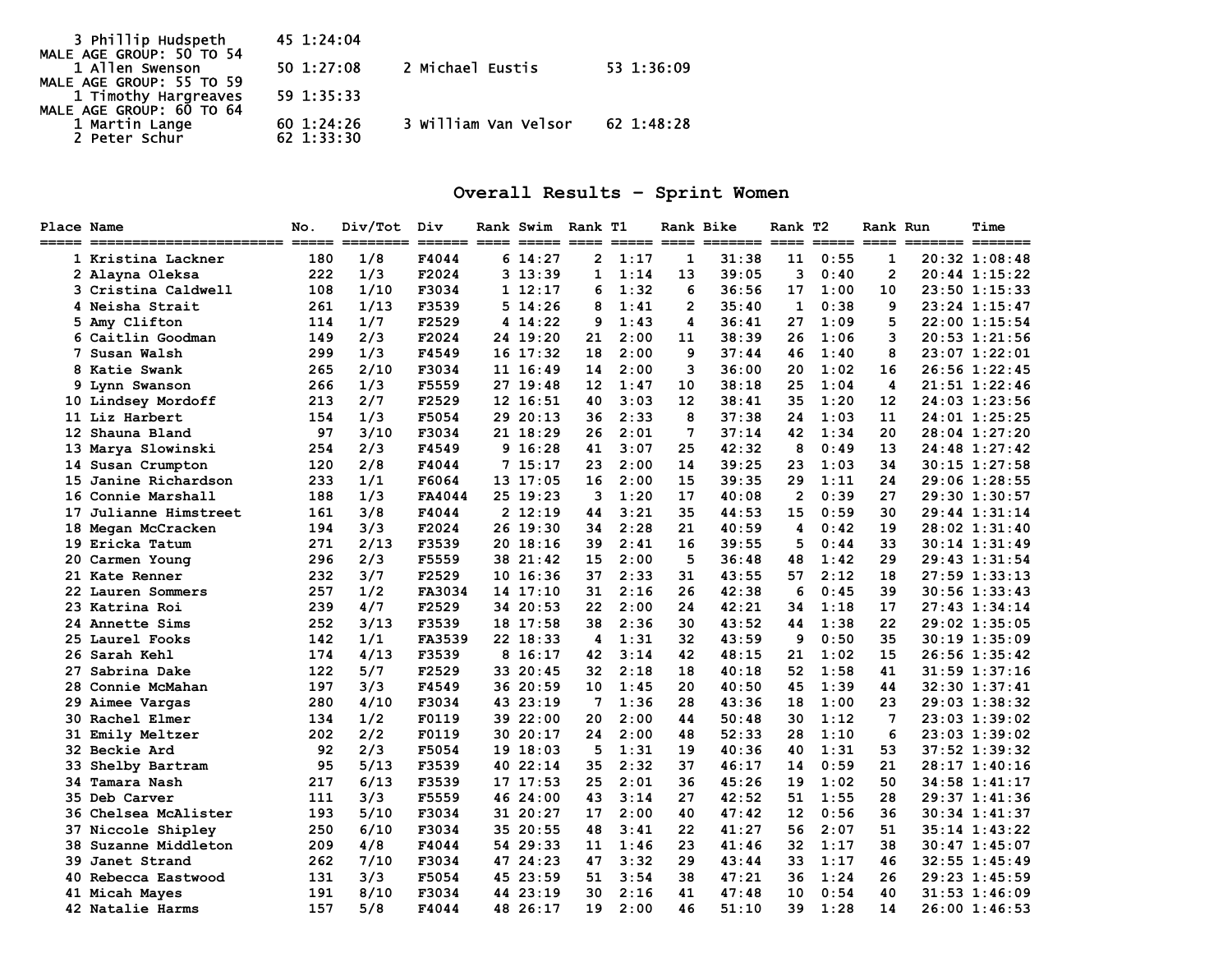| 43 Tami Schroeder      | 246 | 7/13  | F3539  | 37 21:13 | 54  | 4:26 | 39 | 47:23      | 38 | 1:28 | 45 | $32:41$ $1:47:08$ |
|------------------------|-----|-------|--------|----------|-----|------|----|------------|----|------|----|-------------------|
| 44 Kimberly Campbell   | 110 | 6/8   | F4044  | 49 26:21 | 29  | 2:09 | 34 | 44:46      | 31 | 1:12 | 48 | $34:25$ 1:48:50   |
| 45 Amber Welch         | 287 | 8/13  | F3539  | 58 33:41 | 13  | 1:57 | 33 | 44:13      | 7  | 0:48 | 32 | $30:04$ 1:50:41   |
| 46 Tamara Medley       | 200 | 7/8   | F4044  | 41 22:46 | 45  | 3:21 | 52 | 54:44      | 58 | 2:17 | 25 | $29:11$ $1:52:17$ |
| 47 Jenny Clark         | 113 | 8/8   | F4044  | 42 22:46 | 46  | 3:27 | 51 | 54:42      | 41 | 1:31 | 31 | $29:53$ 1:52:17   |
| 48 Erin Harris         | 158 | 9/13  | F3539  | 23 18:35 | 57  | 5:19 | 50 | 53:13      | 53 | 2:01 | 47 | $34:05$ 1:53:11   |
| 49 Karen Corbin        | 119 | 6/7   | F2529  | 53 29:24 | 52  | 4:14 | 43 | 49:32      | 22 | 1:03 | 42 | 32:17 1:56:27     |
| 50 Nikki Kolb          | 177 | 10/13 | F3539  | 32 20:35 | 50  | 3:53 | 45 | 51:07      | 43 | 1:34 | 56 | $40:40$ 1:57:47   |
| 51 Danielle Tubman     | 275 | 11/13 | F3539  | 15 17:28 | 59  | 6:33 | 49 | 53:01      | 60 | 3:24 | 54 | $39:30$ 1:59:53   |
| 52 Jenifer McAlexander | 192 | 12/13 | F3539  | 5028:06  | 28  | 2:02 | 54 | 57:08      | 55 | 2:04 | 43 | 32:262:01:44      |
| 53 Lindsay Stamsos     | 259 | 7/7   | F2529  | 51 28:28 | 56  | 5:11 | 53 | 56:36      | 13 | 0:58 | 37 | $30:45$ 2:01:56   |
| 54 Barbara Sears       | 248 | 13/13 | F3539  | 55 30:27 | 49  | 3:49 |    | 58 1:07:03 | 37 | 1:26 | 49 | $34:56$ $2:17:40$ |
| 55 Debi Wilkerson      | 290 | 9/10  | F3034  | 56 30:58 | 27  | 2:02 |    | 591:08:50  | 16 | 1:00 | 52 | $35:32$ $2:18:20$ |
| 56 Sara Kee            | 172 | 2/2   | FA3034 | 57 31:28 | 53. | 4:14 | 47 | 52:12      | 49 | 1:47 | 57 | 49:24 2:19:04     |
| 57 Lyn Cole            | 116 | 1/1   | F7074  | 59 38:05 | 55  | 4:39 | 55 | 57:51      | 47 | 1:40 | 55 | $39:32$ $2:21:45$ |
| 58 Becky Roby          | 238 | 2/3   | FA4044 | 52 29:17 | 60  | 6:53 | 56 | 59:06      | 50 | 1:49 | 59 | $53:38$ $2:30:41$ |
| 59 Joan Ward           | 283 | 3/3   | FA4044 | 60 51:43 | 58  | 5:34 |    | 601:11:15  | 59 | 2:36 | 58 | 49:37 3:00:43     |

# **Sprint Women – Results By Age Group**

| FEMALE AGE GROUP: 01 TO 19 |                 |                        |            |
|----------------------------|-----------------|------------------------|------------|
| 1 Rachel Elmer             | 191:39:02       | 2 Emily Meltzer        | 191:39:02  |
| FEMALE AGE GROUP: 20 TO 24 |                 |                        |            |
| 1 Alayna Oleksa            | $22 \; 1:15:22$ | 3 Megan McCracken      | 24 1:31:40 |
| 2 Caitlin Goodman          | 201:21:56       |                        |            |
| FEMALE AGE GROUP: 25 TO 29 |                 |                        |            |
| 1 Amy Clifton              | 29 1:15:54      | 5 Sabrina Dake         | 271:37:16  |
| 2 Lindsey Mordoff          | 28 1:23:56      | 6 Karen Corbin         | 29 1:56:27 |
| 3 Kate Renner              | $26$ 1:33:13    | 7 Lindsay Stamsos      | 272:01:56  |
| 4 Katrina Roi              | 25 1:34:14      |                        |            |
| FEMALE AGE GROUP: 30 TO 34 |                 |                        |            |
| 1 Cristina Caldwell        | $30 \t1:15:33$  | 6 Niccole Shipley      | 34 1:43:22 |
| 2 Katie Swank              | 33 1:22:45      | 7 Janet Strand         | 33 1:45:49 |
| 3 Shauna Bland             | 32 1:27:20      | 8 Micah Mayes          | 301:46:09  |
| 4 Aimee Vargas             | 33 1:38:32      | 9 Debi Wilkerson       | 34 2:18:20 |
| 5 Chelsea McAlister        | $31 \t1:41:37$  |                        |            |
| FEMALE AGE GROUP: 35 TO 39 |                 |                        |            |
| 1 Neisha Strait            | $35 \t1:15:47$  | 8 Amber Welch          | 35 1:50:41 |
| 2 Ericka Tatum             | 391:31:49       | 9 Erin Harris          | 35 1:53:11 |
| 3 Annette Sims             | $36$ 1:35:05    | 10 Nikki Kolb          | 36 1:57:47 |
| 4 Sarah Kehl               | 39 1:35:42      | 11 Danielle Tubman     | 37 1:59:53 |
| 5 Shelby Bartram           | 351:40:16       | 12 Jenifer McAlexander | 39 2:01:44 |
| 6 Tamara Nash              | 39 1:41:17      | 13 Barbara Sears       | 38 2:17:40 |
| 7 Tami Schroeder           | 38 1:47:08      |                        |            |
| FEMALE AGE GROUP: 40 TO 44 |                 |                        |            |
| 1 Kristina Lackner         | 401:08:48       | 5 Natalie Harms        | 42 1:46:53 |
| 2 Susan Crumpton           | 40 1:27:58      | 6 Kimberly Campbell    | 401:38:50  |
| 3 Julianne Himstreet       | 401:31:14       | 7 Tamara Medley        | 40 1:52:17 |
| 4 Suzanne Middleton        | 41 1:45:07      | 8 Jenny Clark          | 43 1:52:17 |
| FEMALE AGE GROUP: 45 TO 49 |                 |                        |            |
| 1 Susan Walsh              | 45 1:22:01      | 3 Connie McMahan       | 46 1:37:41 |
| 2 Marya Slowinski          | 48 1:27:42      |                        |            |
| FEMALE AGE GROUP: 50 TO 54 |                 |                        |            |
| 1 Liz Harbert              | 54 1:25:25      | 3 Rebecca Eastwood     | 53 1:45:59 |
| 2 Beckie Ard               | 54 1:39:32      |                        |            |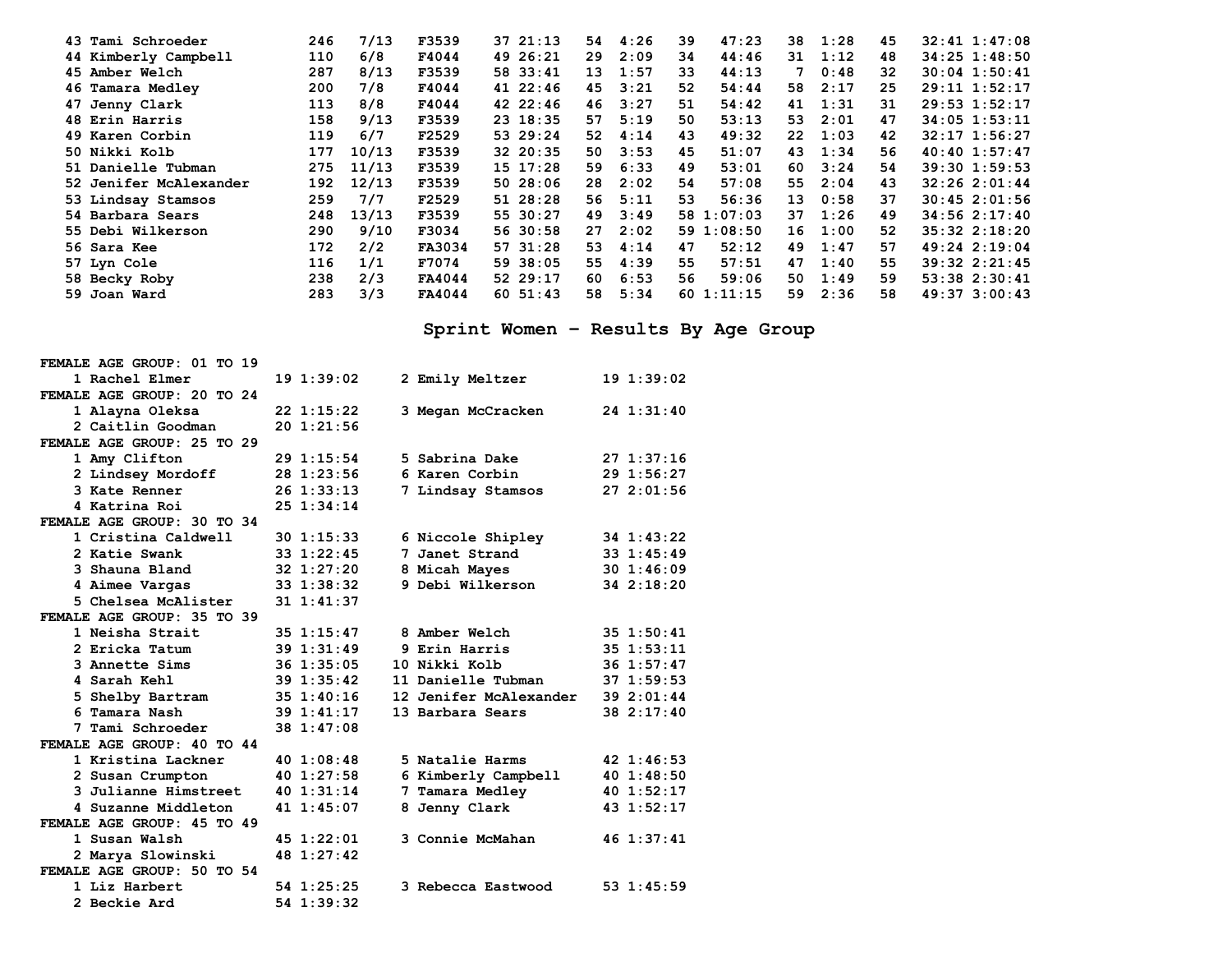| FEMALE AGE GROUP: 55 TO 59       |                            |
|----------------------------------|----------------------------|
| 1 Lynn Swanson                   | 58 1:22:46<br>3 Deb Carver |
| 2 Carmen Young                   | 57 1:31:54                 |
| FEMALE AGE GROUP: 60 TO 64       |                            |
| 1 Janine Richardson $60$ 1:28:55 |                            |
| FEMALE AGE GROUP: 70 TO 74       |                            |
| 1 Lyn Cole                       | 74 2:21:45                 |

#### **Overall Results – Sprint Relay Team Divisions: 1=Open**

**Place Team Name No. Tdi/Tot Tdiv Rank Swim Rank T1 Rank Bike Rank T2 Rank Run Time ===== ===================================== ===== ======== === ==== ===== ==== ===== ==== ======= ==== ===== ==== ======= ======= 1 The Skimmers 3 1/6 1 1 10:03 3 0:42 2 37:31 5 0:49 1 23:26 1:12:28 2 CG Swim Pool 12 2/6 1 5 20:32 4 0:53 1 34:40 2 0:32 4 30:16 1:26:50 3 The Chlorinators 17 3/6 1 3 17:49 2 0:39 4 41:55 6 0:49 3 27:10 1:28:21 4 A Ti Z 11 4/6 1 2 15:23 5 1:00 6 45:59 3 0:36 2 26:28 1:29:23 5 Emerald Valley Boys and Girls Club 14 5/6 1 6 20:38 1 0:39 3 40:57 1 0:27 6 32:06 1:34:46 6 Wear The Fox Hat 21 6/6 1 4 19:54 6 1:04 5 42:57 4 0:45 5 30:20 1:34:57** 

#### **Sprint Triathlon – Athena**

| Place No. | Name                |         |   | Age Sex C/a Div/Tot Div | City                            | St Time    |
|-----------|---------------------|---------|---|-------------------------|---------------------------------|------------|
|           |                     |         |   |                         |                                 |            |
|           | 188 Connie Marshall | 40 FA A |   | 1/3                     | FA4044 Springfield              | OR 1:30:57 |
|           | 257 Lauren Sommers  | 31 FA A |   | 1/2                     | FA3034 Eugene                   | OR 1:33:43 |
|           | 142 Laurel Fooks    | 35 FA A |   | 1/1                     | FA3539 Springfield              | OR 1:35:09 |
|           | 172 Sara Kee        | 33 FA A |   | 2/2                     | FA3034 Hillsboro                | OR 2:19:04 |
| 5.        | 238 Becky Roby      | 42 FA A |   | 2/3                     | FA4044 Keizer                   | OR 2:30:41 |
|           | 283 Joan Ward       | 44 FA   | A | 3/3                     | FA4044 Cottage Grove OR 3:00:43 |            |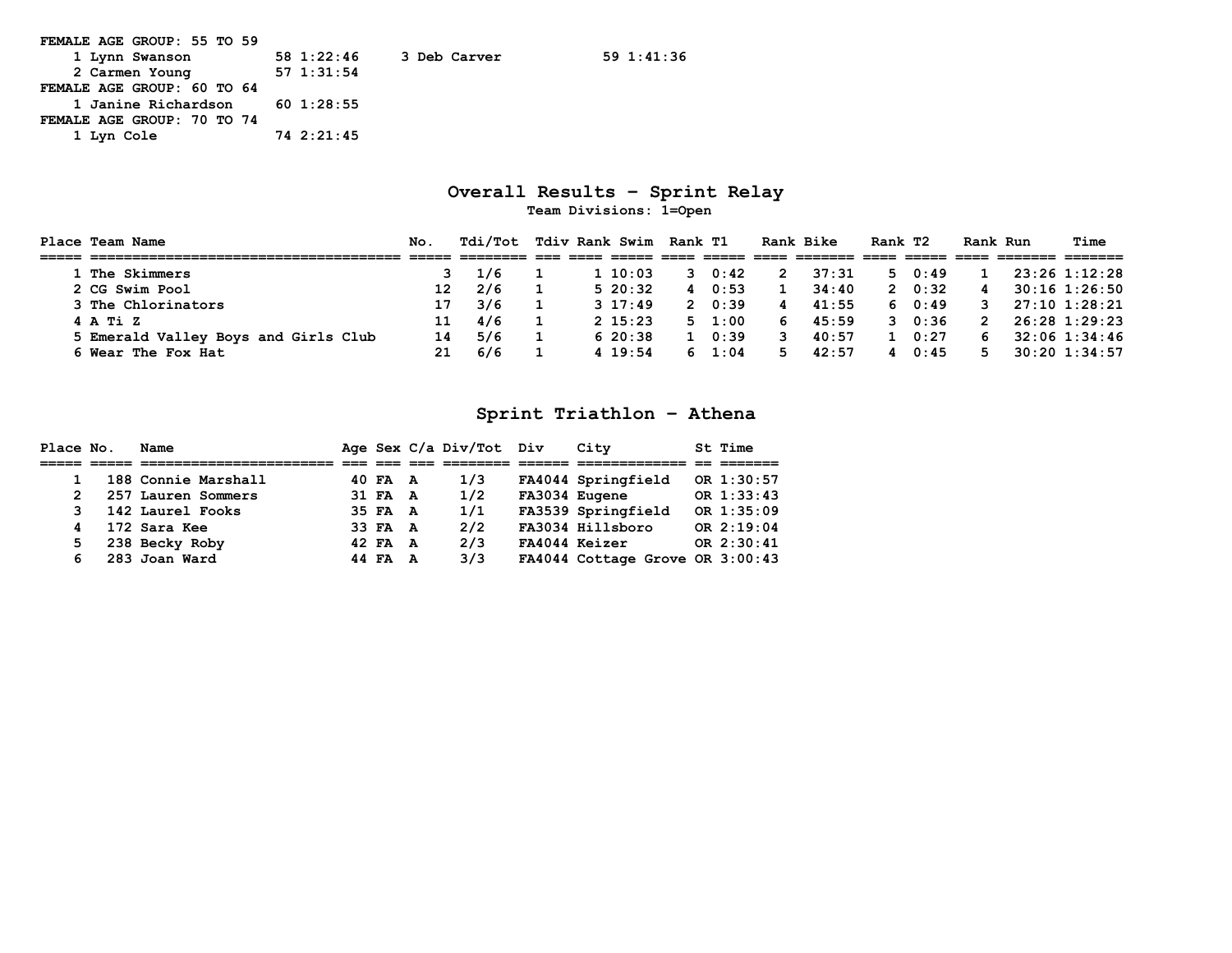### **Sprint Triathlon – Clydesdale**

| Place No.      | Name              |         |              | Age Sex C/a Div/Tot Div |               | City               | St Time      |
|----------------|-------------------|---------|--------------|-------------------------|---------------|--------------------|--------------|
|                |                   |         |              |                         |               |                    |              |
|                | 115 Jacob Clifton | 30 MC C |              | 1/3                     | MC3034 Eugene |                    | OR 1:14:44   |
| $\overline{2}$ | 148 Jeff Geddings | 45 MC   | - C          | 1/1                     |               | MC4549 Grants Pass | OR $1:15:28$ |
| 3.             | 277 Nick Turtura  | 33 MC   | $\mathbf{C}$ | 2/3                     | MC3034 Elmira |                    | OR 1:15:50   |
| 4              | 281 Alfredo Velez | 35 MC   | - C          | 1/2                     | MC3539 Eugene |                    | OR 1:16:56   |
| 5.             | 273 Kevin Teel    | 32 MC   | $\mathbf{C}$ | 3/3                     | MC3034 Eugene |                    | OR 1:29:02   |
| 6              | 99 Brian Bolstad  | 35 MC   | C.           | 2/2                     |               | MC3539 Phoenix     | OR 1:32:23   |
|                | 143 Jay Fox       | 40 MC   | C            | 1/1                     | MC4044 Eugene |                    | OR 1:52:19   |

### **Overall Results – Olympic Men**

| Place Name<br>===== |                          | No. | Div/Tot | Div    | Rank Swim Rank T1 |                |      | Rank Bike |                | Rank T <sub>2</sub> |      | Rank Run       | Time              |
|---------------------|--------------------------|-----|---------|--------|-------------------|----------------|------|-----------|----------------|---------------------|------|----------------|-------------------|
|                     | 1 Tim Dodson             | 298 | 1/12    | M4044  | 522:26            | 4              | 1:07 |           | 11:00:50       | 3                   | 0:43 | $\mathbf{1}$   | $36:18$ $2:01:22$ |
|                     | 2 Nick Alden             | 90  | 1/8     | M2529  | 4 21:22           | 3              | 1:01 |           | 31:01:53       | 1                   | 0:36 | 4              | 38:29 2:03:19     |
|                     | 3 Dave Campbell          | 109 | 2/12    | M4044  | 623:38            | 8              | 1:10 |           | 21:01:20       | 9                   | 0:48 | 7              | 40:53 2:07:47     |
|                     | 4 Ben Metcalfe           | 204 | 2/8     | M2529  | 119:49            | 26             | 1:59 |           | 41:04:37       | 24                  | 1:05 | 10             | 42:23 2:09:52     |
|                     | 5 Kevin Wythe            | 295 | 1/4     | M2024  | 221:19            | 14             | 1:27 |           | 121:07:19      | 4                   | 0:46 | 6              | 40:192:11:08      |
|                     | 6 Kraig Erickson         | 135 | 3/12    | M4044  | 321:20            | 36             | 2:19 |           | 10 1:06:58     | $\mathbf{2}$        | 0:38 | 15             | 43:43 2:14:57     |
|                     | 7 Robert Lounsbury       | 186 | 4/12    | M4044  | 17 26:49          | 1              | 0:58 |           | 91:06:34       | 6                   | 0:47 | 8              | 41:45 2:16:50     |
|                     | 8 Brent Hutton           | 167 | 5/12    | M4044  | 12 25:44          | 9              | 1:12 |           | 24 1:11:30     | 16                  | 0:57 | 3              | 38:10 2:17:30     |
|                     | 9 Kelly Droege           | 129 | 1/7     | M3539  | 823:47            | $\overline{2}$ | 0:59 |           | 171:09:14      | 13                  | 0:56 | 11             | 42:41 2:17:34     |
|                     | 10 Joshua Masterson      | 189 | 1/6     | M3034  | 24 27:51          | 43             | 2:59 |           | 15 1:07:57     | 32                  | 1:17 | $\overline{2}$ | $37:44$ $2:17:46$ |
|                     | 11 Casey McCright        | 195 | 3/8     | M2529  | 16 26:04          | 31             | 2:05 |           | 81:06:22       | 35                  | 1:20 | 13             | 43:16 2:19:04     |
|                     | 12 Scott James           | 169 | 6/12    | M4044  | 11 25:28          | 30             | 2:03 |           | 61:05:50       | 12                  | 0:55 | 17             | 46:00 2:20:13     |
|                     | 13 Patrick Wagner        | 282 | 1/3     | M4549  | 18 27:05          | 18             | 1:41 |           | 19 1:10:24     | 21                  | 1:04 | 5              | 40:16 2:20:26     |
|                     | 14 Parice Juntradetdoung | 170 | 2/6     | M3034  | 27 28:53          | 27             | 2:01 |           | 51:05:26       | 5                   | 0:46 | 14             | 43:35 2:20:39     |
|                     | 15 Tom Williams          | 293 | 1/5     | M5054  | 723:46            | 11             | 1:20 |           | $16$ $1:08:51$ | 11                  | 0:51 | 19             | 46:26 2:21:12     |
|                     | 16 Brent Pahls           | 226 | 3/6     | M3034  | 15 25:51          | 13             | 1:25 |           | 111:07:17      | 8                   | 0:48 | 22             | $47:52$ $2:23:11$ |
| 17                  | Ryan Sheridan            | 249 | 4/8     | M2529  | 14 25:48          | 7              | 1:09 |           | 211:10:43      | 15                  | 0:56 | 16             | 44:50 2:23:25     |
|                     | 18 Lane Meadowcroft      | 198 | 7/12    | M4044  | 23 27:48          | 12             | 1:24 |           | 23 1:11:26     | 10                  | 0:49 | 12             | 42:50 2:24:15     |
|                     | 19 Scott Metzler         | 207 | 2/5     | M5054  | 1025:23           | 10             | 1:17 |           | 71:06:13       | 18                  | 0:59 | 31             | 51:23 2:25:12     |
|                     | 20 Chris Meddings        | 199 | 5/8     | M2529  | 30.30:16          | 32             | 2:05 |           | 18 1:09:36     | 34                  | 1:18 | 18             | 46:11 2:29:23     |
|                     | 21 Jerry Boosinger       | 100 | 3/5     | M5054  | 2027:10           | 16             | 1:32 |           | 32 1:14:11     | 31                  | 1:15 | 23             | 48:12 2:32:19     |
|                     | 22 Jeff Miller           | 210 | 2/7     | M3539  | 22 27:14          | 33             | 2:08 |           | 30 1:13:34     | 37                  | 1:24 | 26             | 49:21 2:33:39     |
|                     | 23 Nicholas Grillo       | 151 | 6/8     | M2529  | 21 27:13          | 20             | 1:48 |           | 26 1:13:04     | 17                  | 0:57 | 32             | 51:36 2:34:36     |
|                     | 24 Jared Hass            | 159 | 1/1     | MC3539 | 29 29:28          | 34             | 2:15 |           | 34 1:15:09     | 44                  | 1:36 | 20             | 46:44 2:35:09     |
|                     | 25 Michael Dirksen       | 126 | 1/2     | M6064  | 19 27:08          | 6              | 1:08 |           | 14 1:07:54     | 27                  | 1:10 | 44             | 58:31 2:35:49     |
|                     | 26 Mitch Hanan           | 153 | 4/5     | M5054  | 13 25:45          | 19             | 1:44 |           | 131:07:29      | 51                  | 2:13 | 45             | 59:29 2:36:38     |
|                     | 27 Brian Colley          | 117 | 4/6     | M3034  | 36 31:43          | 17             | 1:33 |           | 33 1:14:27     | 25                  | 1:08 | 25             | 49:07 2:37:55     |
|                     | 28 Brian Saunders        | 242 | 3/7     | M3539  | 31 31:15          | 21             | 1:51 |           | 221:11:23      | 7                   | 0:47 | 35             | 52:43 2:37:57     |
| 29                  | Jon Sims                 | 253 | 4/7     | M3539  | 38 32:40          | 15             | 1:30 |           | 31 1:13:37     | 28                  | 1:11 | 27             | 49:33 2:38:29     |
|                     | 30 Simon Blatz           | 98  | 2/4     | M2024  | 33 31:24          | 5              | 1:07 |           | 29 1:13:24     | 14                  | 0:56 | 33             | 51:41 2:38:29     |
|                     | 31 Kirk Rose             | 240 | 2/2     | M6064  | 26 28:03          | 22             | 1:51 |           | 271:13:09      | 19                  | 0:59 | 40             | 55:50 2:39:50     |
|                     | 32 Tim Dodge             | 127 | 5/7     | M3539  | 32 31:21          | 35             | 2:17 |           | 36 1:16:24     | 33                  | 1:18 | 28             | 49:50 2:41:09     |
|                     | 33 Erik Oberg            | 221 | 8/12    | M4044  | 25 27:58          | 49             | 3:22 |           | 44 1:20:20     | 43                  | 1:35 | 29             | $50:35$ $2:43:47$ |
|                     | 34 Joe Michel            | 208 | 9/12    | M4044  | 35 31:41          | 48             | 3:16 |           | 25 1:12:33     | 47                  | 1:54 | 36             | 54:51 2:44:14     |
|                     | 35 S L                   | 179 | 6/7     | M3539  | 44 34:43          | 23             | 1:52 |           | 35 1:15:26     | 42                  | 1:34 | 30             | $50:53$ $2:44:24$ |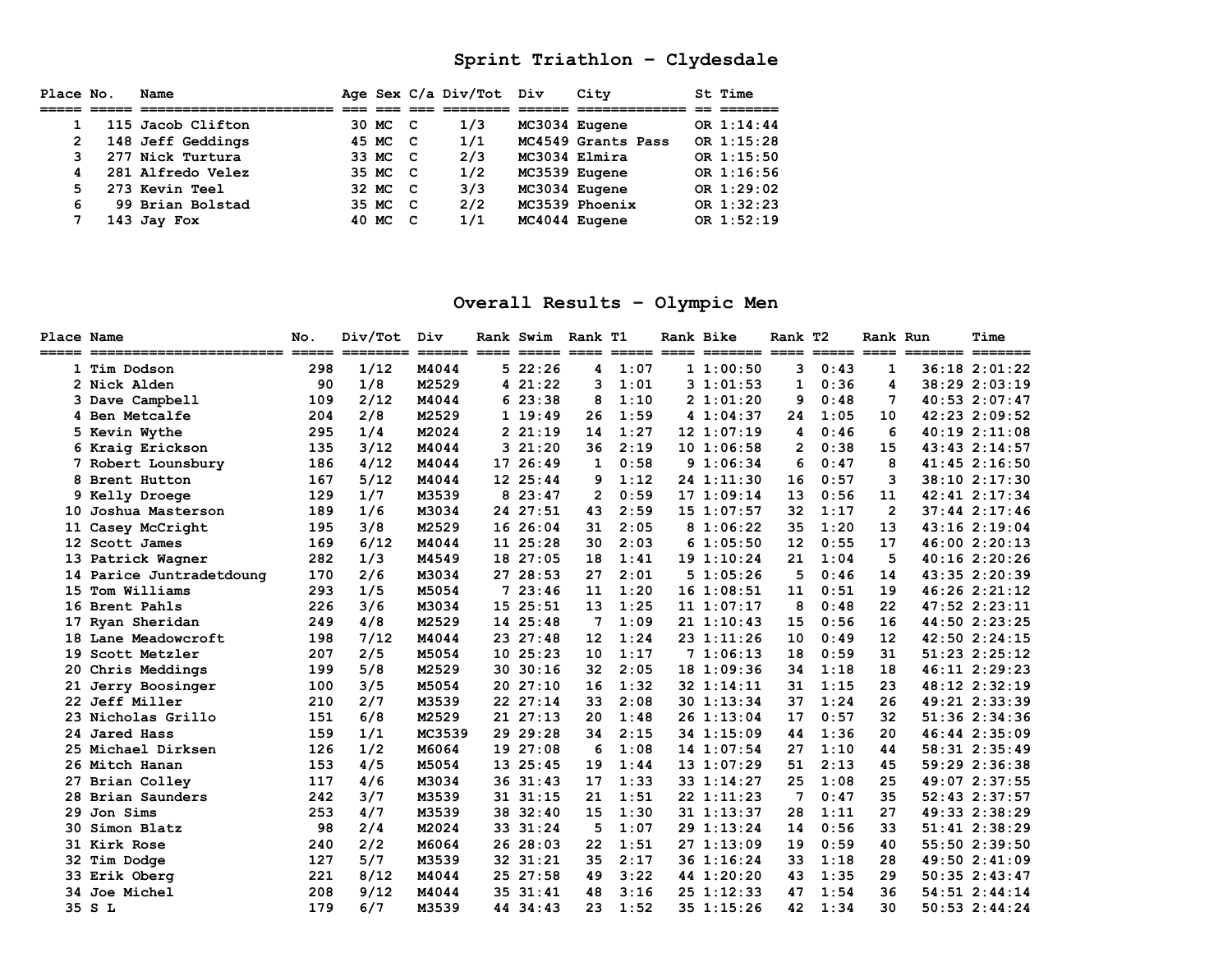| 36 Brian Toncray         | 274 | 3/4   | M2024  | 48 39:58 | 37 | 2:33 | 42 1:19:39      | 22 | 1:04 | 41:492:45:01<br>9       |
|--------------------------|-----|-------|--------|----------|----|------|-----------------|----|------|-------------------------|
| 37 Lee Moody             | 212 | 10/12 | M4044  | 28 29:01 | 51 | 3:32 | 28 1:13:17      | 39 | 1:26 | 58:24 2:45:37<br>43     |
| 38 Robert Richardson     | 235 | 1/3   | M5559  | 923:56   | 24 | 1:56 | 39 1:17:19      | 48 | 1:56 | 47 1:00:40 2:45:45      |
| 39 Jake Harder           | 155 | 4/4   | M2024  | 34 31:25 | 50 | 3:24 | 46 1:22:38      | 36 | 1:21 | $47:48$ $2:46:33$<br>21 |
| 40 Dan Larson            | 183 | 7/7   | M3539  | 47 38:28 | 40 | 2:44 | 38 1:16:49      | 29 | 1:12 | 49:00 2:48:11<br>24     |
| 41 Trent Fisher          | 139 | 5/6   | M3034  | 41 33:44 | 42 | 2:58 | $43 \t1:19:42$  | 38 | 1:26 | 55:38 2:53:26<br>38     |
| 42 Eric Taylor           | 272 | 7/8   | M2529  | 49 40:24 | 29 | 2:03 | 201:10:38       | 30 | 1:15 | 46 1:00:13 2:54:30      |
| 43 Sergio Ibarra Bolanos | 168 | 8/8   | M2529  | 37 32:06 | 45 | 3:03 | $45 \t1:20:42$  | 49 | 1:57 | 57:58 2:55:43<br>42     |
| 44 Jason Wild            | 289 | 11/12 | M4044  | 43 34:37 | 25 | 1:57 | 401:17:53       | 40 | 1:28 | 48 1:01:09 2:57:00      |
| 45 Doug Petrina          | 228 | 12/12 | M4044  | 50 40:27 | 47 | 3:16 | 41 1:19:35      | 46 | 1:46 | $52:24$ $2:57:26$<br>34 |
| 46 Steve Noll            | 220 | 5/5   | M5054  | 40 33:28 | 41 | 2:47 | 48 1:23:45      | 23 | 1:05 | $57:11$ $2:58:12$<br>41 |
| 47 Ken Bronson           | 105 | 2/3   | M5559  | 54 47:13 | 54 | 4:42 | 37 1:16:28      | 41 | 1:31 | 37<br>54:56 3:04:48     |
| 48 Philip Myers          | 215 | 2/3   | M4549  | 51 41:24 | 28 | 2:02 | 51 1:25:49      | 50 | 2:02 | 55:43 3:06:57<br>39     |
| 49 Michael Murphey       | 214 | 1/1   | MC4044 | 42 34:29 | 38 | 2:40 | 49 1:24:11      | 53 | 2:26 | 51 1:06:56 3:10:39      |
| 50 Randy Sullivan        | 263 | 3/3   | M5559  | 53 46:28 | 53 | 4:01 | $47 \; 1:23:30$ | 26 | 1:08 | 50 1:03:15 3:18:20      |
| 51 Michael Willeford     | 291 | 3/3   | M4549  | 46 38:05 | 52 | 3:43 | 54 1:34:01      | 52 | 2:23 | 49 1:02:51 3:21:01      |
| 52 John Moody            | 211 | 1/1   | M6569  | 45 36:15 | 44 | 2:59 | 52 1:26:29      | 45 | 1:42 | 54 1:19:59 3:27:22      |
| 53 Chris Wheeler         | 288 | 1/1   | MC2024 | 52 44:37 | 39 | 2:41 | 50 1:25:40      | 54 | 3:03 | 52 1:15:59 3:31:58      |
| 54 Steven Bahia          | 93  | 1/1   | M0119  | 55 55:12 | 46 | 3:04 | 53 1:28:56      | 20 | 1:01 | 53 1:16:23 3:44:33      |

**Olympic Men – Results By Age Group** 

| MALE AGE GROUP: 01 TO 19 |                          |                                    |                                                                      |
|--------------------------|--------------------------|------------------------------------|----------------------------------------------------------------------|
| 1 Steven Bahia           | 19 3:44:33               |                                    |                                                                      |
| MALE AGE GROUP: 20 TO 24 |                          |                                    |                                                                      |
| 1 Kevin Wythe            | 23 2:11:08               | 3 Brian Toncray                    | 23 2:45:01                                                           |
| 2 Simon Blatz            | 21 2:38:29               | 4 Jake Harder                      | 20 2:46:33                                                           |
| MALE AGE GROUP: 25 TO 29 |                          |                                    |                                                                      |
| 1 Nick Alden             | 29 2:03:19               | 5 Chris Meddings                   | 29 2:29:23                                                           |
| 2 Ben Metcalfe           | 28 2:09:52               | 6 Nicholas Grillo                  | 26 2:34:36                                                           |
| 3 Casey McCright         | 26 2:19:04               | 7 Eric Taylor                      | 25 2:54:30                                                           |
| 4 Ryan Sheridan          | 27 2:23:25               | 8 Sergio Ibarra Bolanos 28 2:55:43 |                                                                      |
| MALE AGE GROUP: 30 TO 34 |                          |                                    |                                                                      |
| 1 Joshua Masterson       | 33 2:17:46               | 4 Brian Colley                     | 30 2:37:55                                                           |
|                          |                          | 5 Trent Fisher                     | 30 2:53:26                                                           |
| 2 Parice Juntradetdoung  | 30 2:20:39<br>31 2:23:11 |                                    |                                                                      |
| 3 Brent Pahls            |                          |                                    |                                                                      |
| MALE AGE GROUP: 35 TO 39 |                          |                                    |                                                                      |
| 1 Kelly Droege           | 36 2:17:34               | 5 Tim Dodge<br>6 S L               |                                                                      |
| 2 Jeff Miller            | 38 2:33:39               |                                    | $\begin{array}{r} 38 \\ 38 \\ 2:44:24 \\ \hline 3:48:11 \end{array}$ |
| 3 Brian Saunders         | 36 2:37:57               | 7 Dan Larson                       |                                                                      |
| 4 Jon Sims               | 36 2:38:29               |                                    |                                                                      |
| MALE AGE GROUP: 40 TO 44 |                          |                                    |                                                                      |
| 1 Tim Dodson             | 40 2:01:22               | 7 Lane Meadowcroft                 | 44 2:24:15                                                           |
| 2 Dave Campbell          | 42 2:07:47               | 8 Erik Obera                       | 40 2:43:47                                                           |
| 3 Kraig Erickson         | 40 2:14:57               | 9 Joe Michel                       | 42 2:44:14                                                           |
| 4 Robert Lounsbury       | 43 2:16:50               | <b>10 Lee Moody</b>                | 40 2:45:37                                                           |
| 5 Brent Hutton           | 41 2:17:30               | 11 Jason Wild                      | 41 2:57:00                                                           |
| 6 Scott James            | 43 2:20:13               | 12 Doug Petrina                    | 41 2:57:26                                                           |
| MALE AGE GROUP: 45 TO 49 |                          |                                    |                                                                      |
| 1 Patrick Wagner         | 49 2:20:26               | 3 Michael Willeford                | 47 3:21:01                                                           |
| 2 Philip Myers           | 49 3:06:57               |                                    |                                                                      |
| MALE AGE GROUP: 50 TO 54 |                          |                                    |                                                                      |
| 1 Tom Williams           | 51 2:21:12               | 4 Mitch Hanan                      | 52 2:36:38                                                           |
| 2 Scott Metzler          | 51 2:25:12               | 5 Steve Noll                       | 51 2:58:12                                                           |
| 3 Jerry Boosinger        | 54 2:32:19               |                                    |                                                                      |
| MALE AGE GROUP: 55 TO 59 |                          |                                    |                                                                      |
| 1 Robert Richardson      | 58 2:45:45               | 3 Randy Sullivan                   | 55 3:18:20                                                           |
| 2 Ken Bronson            | 55 3:04:48               |                                    |                                                                      |
| MALE AGE GROUP: 60 TO 64 |                          |                                    |                                                                      |
| 1 Michael Dirksen        | 61 2:35:49               | 2 Kirk Rose                        | 63 2:39:50                                                           |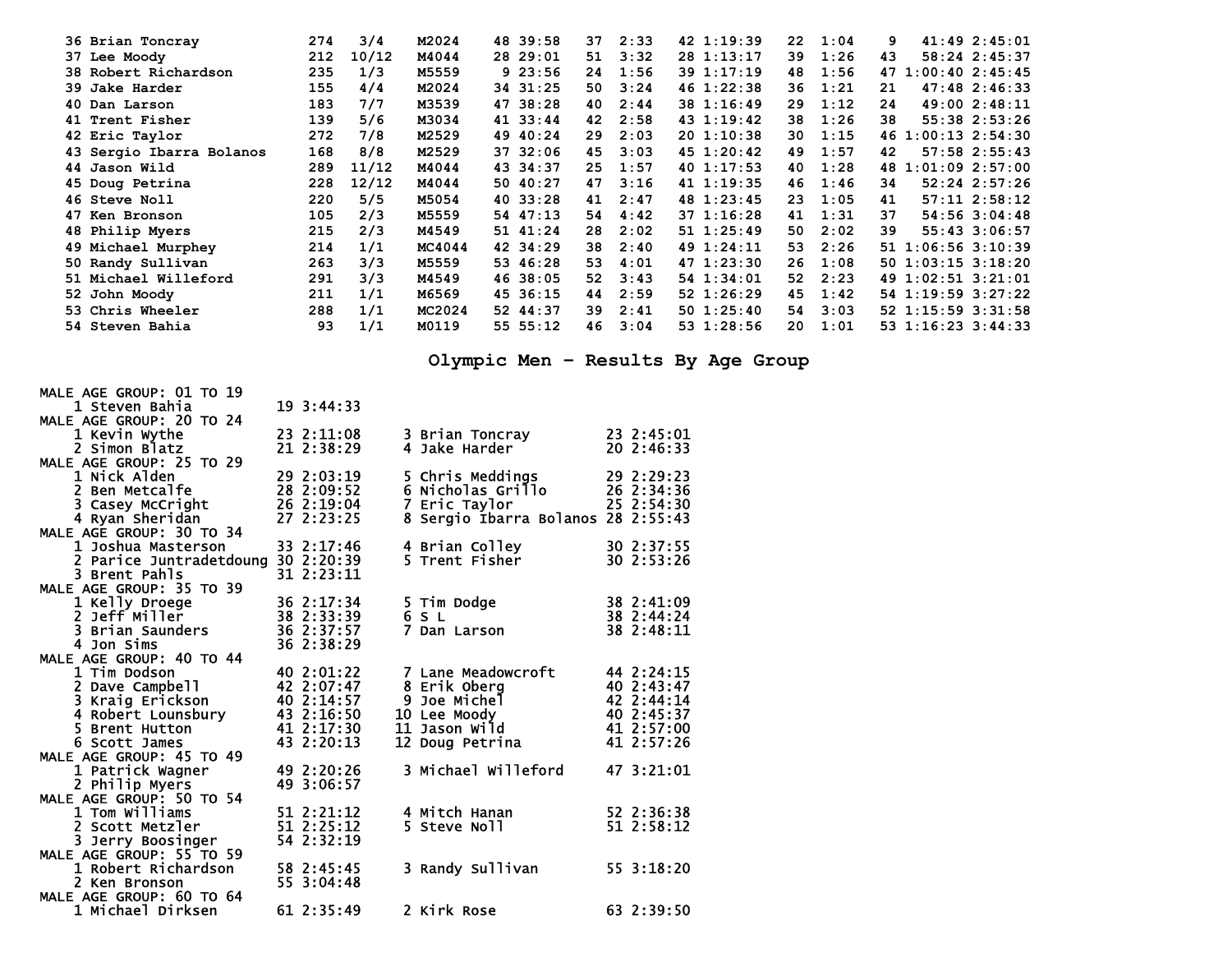# MALE AGE GROUP: 65 TO 69 1 John Moody 67 3:27:22

### **Overall Results – Olympic Women**

| Place Name |                                                                    | No.            | Div/Tot Div |        |  |           | Rank Swim Rank T1 |      | Rank Bike |                 | Rank T2               |      | Rank Run       |                    | Time              |
|------------|--------------------------------------------------------------------|----------------|-------------|--------|--|-----------|-------------------|------|-----------|-----------------|-----------------------|------|----------------|--------------------|-------------------|
|            | 1 Kate Bevilaqua                                                   | 1              |             |        |  | 122:48    | $\mathbf{1}$      | 0:40 |           | 21:04:58        | $\mathbf{2}^{\prime}$ | 0:45 | $\overline{2}$ |                    | 39:062:08:15      |
|            | 2 Mackenzie Madison                                                | $\overline{2}$ |             |        |  | 323:50    | 3                 | 1:13 |           | 11:03:49        | $\mathbf{1}$          | 0:44 | 1              |                    | $39:05$ $2:08:38$ |
|            | 3 Angie Smith                                                      | 255            | 1/7         | F3539  |  | 223:26    | 2                 | 1:05 |           | 31:07:24        | 5                     | 0:58 | 4              |                    | $43:15$ $2:16:06$ |
|            | 4 Susan Fox                                                        | 144            | 1/6         | F4044  |  | 423:53    | 7                 | 1:38 |           | 41:08:54        | 3                     | 0:48 | 3              |                    | 41:54 2:17:04     |
|            | 5 Megan Banks                                                      | 94             | 1/2         | F4549  |  | 728:30    | 6                 | 1:37 |           | 51:09:31        | 9                     | 1:06 | 6              |                    | 46:35 2:27:17     |
|            | 6 Courtney Leonard                                                 | 184            | 2/7         | F3539  |  | 627:02    | 5                 | 1:34 |           | 71:13:51        | 16                    | 1:21 | 9              |                    | 47:42 2:31:27     |
|            | 7 Dawn Brodun                                                      | 104            | 1/3         | F3034  |  | 828:30    | 8                 | 1:38 |           | 91:15:14        | 6                     | 0:59 | 7              |                    | 46:45 2:33:03     |
|            | 8 Meredith Plummer                                                 | 229            | 2/6         | F4044  |  | 11 30:17  | 17                | 2:17 |           | 81:14:09        | 17                    | 1:23 | 5              |                    | 46:20 2:34:23     |
|            | 9 Karen Edmonds                                                    | 133            | 3/7         | F3539  |  | 526:36    | 11                | 1:59 |           | 101:17:10       | 7                     | 1:04 | 13             |                    | $52:26$ $2:39:12$ |
|            | 10 Katy Swaim                                                      | 264            | 4/7         | F3539  |  | 12 30:38  | 9                 | 1:49 |           | $12 \; 1:18:53$ | 8                     | 1:06 | 11             |                    | 51:172:43:40      |
|            | 11 Colleen Wedin                                                   | 285            | 3/6         | F4044  |  | 10, 30:16 | 16                | 2:16 |           | 161:23:11       | 12                    | 1:07 | 8              |                    | 47:192:44:06      |
|            | 12 Heidi Pahls                                                     | 227            | 2/3         | F3034  |  | 15 32:20  | 18                | 2:17 |           | 131:19:12       | 11                    | 1:07 | 10             |                    | 49:27 2:44:20     |
|            | 13 Cory Larson                                                     | 182            | 4/6         | F4044  |  | 17 35:08  | 26                | 3:15 |           | 14 1:21:49      | 26                    | 2:18 | 15             |                    | $53:45$ $2:56:13$ |
|            | 14 Tali Klip                                                       | 176            | 1/2         | F2024  |  | 19 36:18  | 20                | 2:29 |           | 18 1:24:23      | 21                    | 1:58 | 12             |                    | 51:50 2:56:56     |
| 15         | Jen Schenk                                                         | 243            | 2/2         | F2024  |  | 23 40:41  | 12                | 2:01 |           | 111:18:44       | 15                    | 1:15 | 17             |                    | 56:43 2:59:22     |
|            | 16 Kelly Powell-Smith                                              | 230            | 2/2         | F4549  |  | 27 42:08  | 27                | 3:23 |           | $15$ $1:22:57$  | 25                    | 2:15 | 16             |                    | 55:24 3:06:04     |
|            | 17 Brittany Holladay                                               | 162            | 1/1         | F2529  |  | 13 31:20  | 4                 | 1:22 |           | $23 \t1:28:48$  | 4                     | 0:49 |                | 22 1:04:46 3:07:02 |                   |
|            | 18 Maryanne Reiter                                                 | 231            | 1/3         | F5054  |  | 18 35:49  | 29                | 4:17 |           | 191:25:31       | 23                    | 2:09 | 18             |                    | 59:26 3:07:09     |
|            | 19 Dawnetta Rios                                                   | 236            | 5/7         | F3539  |  | 20 37:29  | 25                | 3:08 |           | 22 1:28:33      | 18                    | 1:34 |                | 21 1:02:56 3:13:38 |                   |
| 20         | Trina Kanewa                                                       | 171            | 5/6         | F4044  |  | 24 40:45  | 31                | 5:09 |           | 201:26:09       | 33                    | 3:48 |                | 19 1:01:34 3:17:22 |                   |
|            | 21 Teresa Maxwell                                                  | 190            | 6/7         | F3539  |  | 26 41:50  | 22                | 2:35 |           | 171:24:23       | 24                    | 2:10 |                | 25 1:07:22 3:18:17 |                   |
|            | 22 Abby Turtura                                                    | 276            | 1/2         | FA3034 |  | 29 42:39  | 14                | 2:06 |           | $21 \t1:27:41$  | 30                    | 2:56 |                | 23 1:06:15 3:21:34 |                   |
|            | 23 Colleen Kelly                                                   | 175            | 1/1         | FA4044 |  | 1633:32   | 13                | 2:01 |           | 33 1:56:34      | 20                    | 1:45 | 14             |                    | $53:42$ $3:27:32$ |
|            | 24 Anna Houpt                                                      | 163            | 1/1         | F5559  |  | 25 41:15  | 23                | 2:51 |           | 24 1:31:57      | 29                    | 2:33 |                | 26 1:09:11 3:27:44 |                   |
|            | 25 Kathy Eckert-Mason                                              | 132            | 2/3         | F5054  |  | 14 31:53  | 24                | 3:03 |           | 30 1:40:35      | 31                    | 3:08 |                | 28 1:11:47 3:30:23 |                   |
|            | 26 Karla Bengtson                                                  | 96             | 6/6         | F4044  |  | 32 47:55  | 15                | 2:07 |           | 25 1:37:25      | 14                    | 1:10 |                | 20 1:01:58 3:30:32 |                   |
| 27         | Pamela Simpson                                                     | 251            | 1/2         | F6064  |  | 30 43:35  | 19                | 2:26 |           | 261:38:03       | 22                    | 2:07 |                | 24 1:07:21 3:33:30 |                   |
| 28.        | Jessica Metcalfe                                                   | 205            | 3/3         | F3034  |  | 929:31    | 21                | 2:33 |           | 32 1:46:42      | 28                    | 2:32 |                | 31 1:20:58 3:42:14 |                   |
|            | 29 Maureen Robeson                                                 | 237            | 2/2         | F6064  |  | 28 42:34  | 30                | 5:06 |           | 31 1:43:57      | 19                    | 1:42 |                | 27 1:09:57 3:43:13 |                   |
|            | 30 Kendra Brock                                                    | 103            | 1/1         | FA3539 |  | 21 38:21  | 28                | 3:25 |           | 28 1:39:58      | 27                    | 2:21 |                | 30 1:20:27 3:44:30 |                   |
|            | 31 Jennifer Fitzpatrick                                            | 141            | 2/2         | FA3034 |  | 22 39:21  | 10                | 1:59 |           | 29 1:40:26      | 10                    | 1:06 |                | 32 1:27:17 3:50:07 |                   |
|            | 32 Lynn Galle                                                      | 145            | 3/3         | F5054  |  | 31 46:37  | 32                | 5:57 |           | 27 1:39:33      | 32                    | 3:27 |                | 29 1:14:59 3:50:30 |                   |
|            | Olympic Women - Results By Age Group<br>FEMALE AGE GROUP: 20 TO 24 |                |             |        |  |           |                   |      |           |                 |                       |      |                |                    |                   |

| <b>FEMALE AGE GROUP: ZU TO Z4</b> |                |                    |            |
|-----------------------------------|----------------|--------------------|------------|
| 1 Tali Klip                       | 23 2:56:56     | 2 Jen Schenk       | 24 2:59:22 |
| FEMALE AGE GROUP: 25 TO 29        |                |                    |            |
| 1 Brittany Holladay               | 26 3:07:02     |                    |            |
| FEMALE AGE GROUP: 30 TO 34        |                |                    |            |
| 1 Dawn Brodun                     | 33 2:33:03     | 3 Jessica Metcalfe | 30 3:42:14 |
| 2 Heidi Pahls                     | $30 \t2:44:20$ |                    |            |
| FEMALE AGE GROUP: 35 TO 39        |                |                    |            |
| 1 Angie Smith                     | 38 2:16:06     | 4 Katy Swaim       | 38 2:43:40 |
| 2 Courtney Leonard                | 36 2:31:27     | 5 Dawnetta Rios    | 36 3:13:38 |
| 3 Karen Edmonds                   | 36 2:39:12     | 6 Teresa Maxwell   | 38 3:18:17 |
| FEMALE AGE GROUP: 40 TO 44        |                |                    |            |
| 1 Susan Fox                       | 44 2:17:04     | 4 Cory Larson      | 40 2:56:13 |
| 2 Meredith Plummer                | 40 2:34:23     | 5 Trina Kanewa     | 44 3:17:22 |